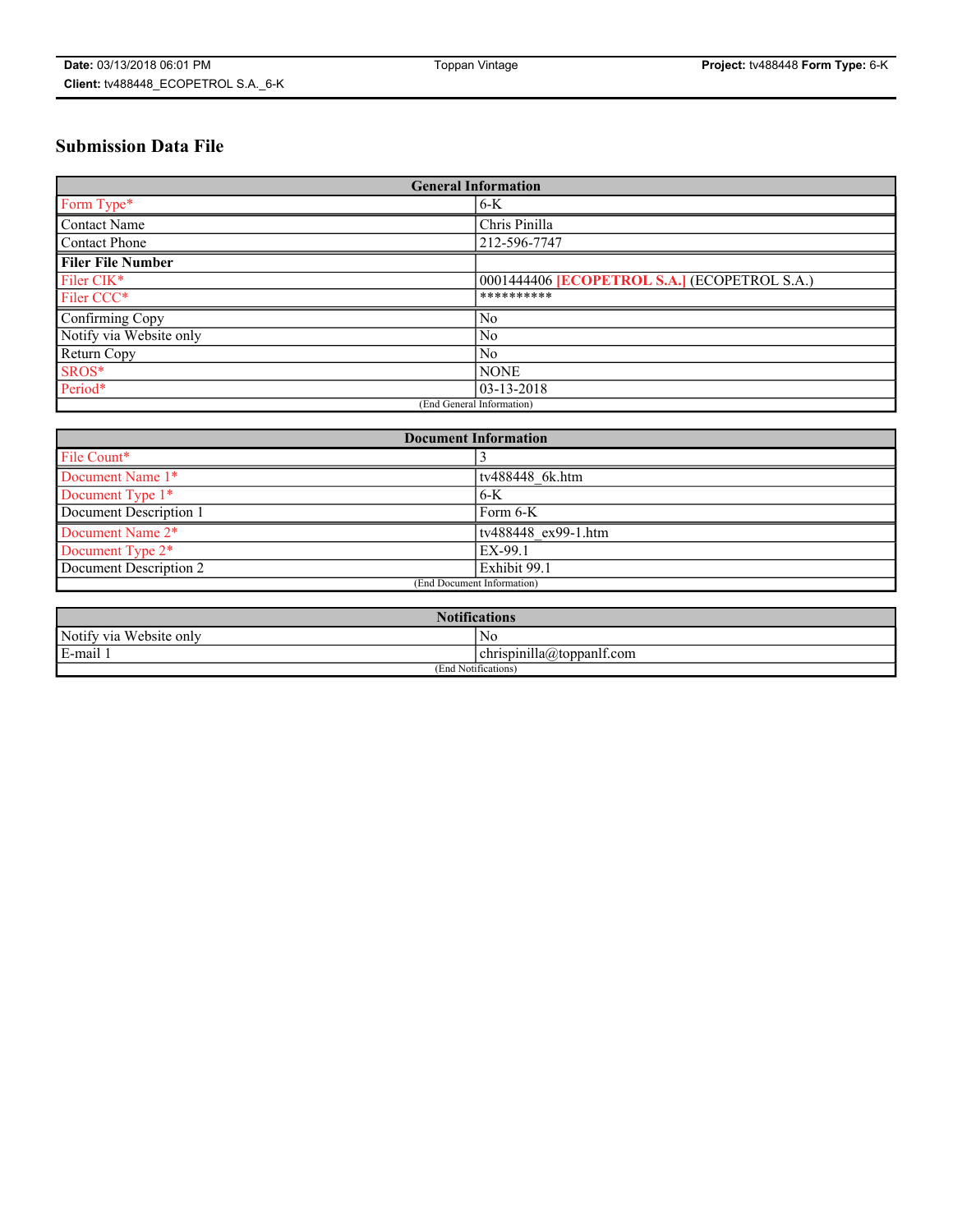### **UNITED STATES SECURITIES AND EXCHANGE COMMISSION Washington, D.C. 20549**

## **FORM 6-K**

### **REPORT OF FOREIGN PRIVATE ISSUER PURSUANT TO RULE 13a-16 OR 15d-16 UNDER THE SECURITIES EXCHANGE ACT OF 1934**

For the month of March, 2018 Commission File Number 001-34175

# ECOPETROL S.A.

(Exact name of registrant as specified in its charter)

N.A.

(Translation of registrant's name into English)

COLOMBIA

(Jurisdiction of incorporation or organization)

Carrera 13 No. 36 – 24 BOGOTA D.C. – COLOMBIA

(Address of principal executive offices)

Indicate by check mark whether the registrant files or will file annual reports under cover of Form 20-F or Form 40-F.

Form 20-F  $\boxtimes$  Form 40-F  $\Box$ 

Indicate by check mark if the registrant is submitting the Form 6-K in paper as permitted by Regulation S-T Rule 101(b)(1)

 $Yes \Box$  No  $\boxtimes$ 

Indicate by check mark if the registrant is submitting the Form 6-K in paper as permitted by Regulation S-T Rule 101(b)(7)

 $Yes \Box$  No  $\boxtimes$ 

Indicate by check mark whether the registrant by furnishing the information contained in this form is also thereby furnishing the information to the Commission pursuant to Rule 12g3-2(b) under the Securities Exchange Act of 1934.

 $Yes \Box$  No  $\boxtimes$ 

If "Yes" is marked, indicate below the file number assigned to the registrant in connection with Rule 12g3-2(b): 82-  $N/A$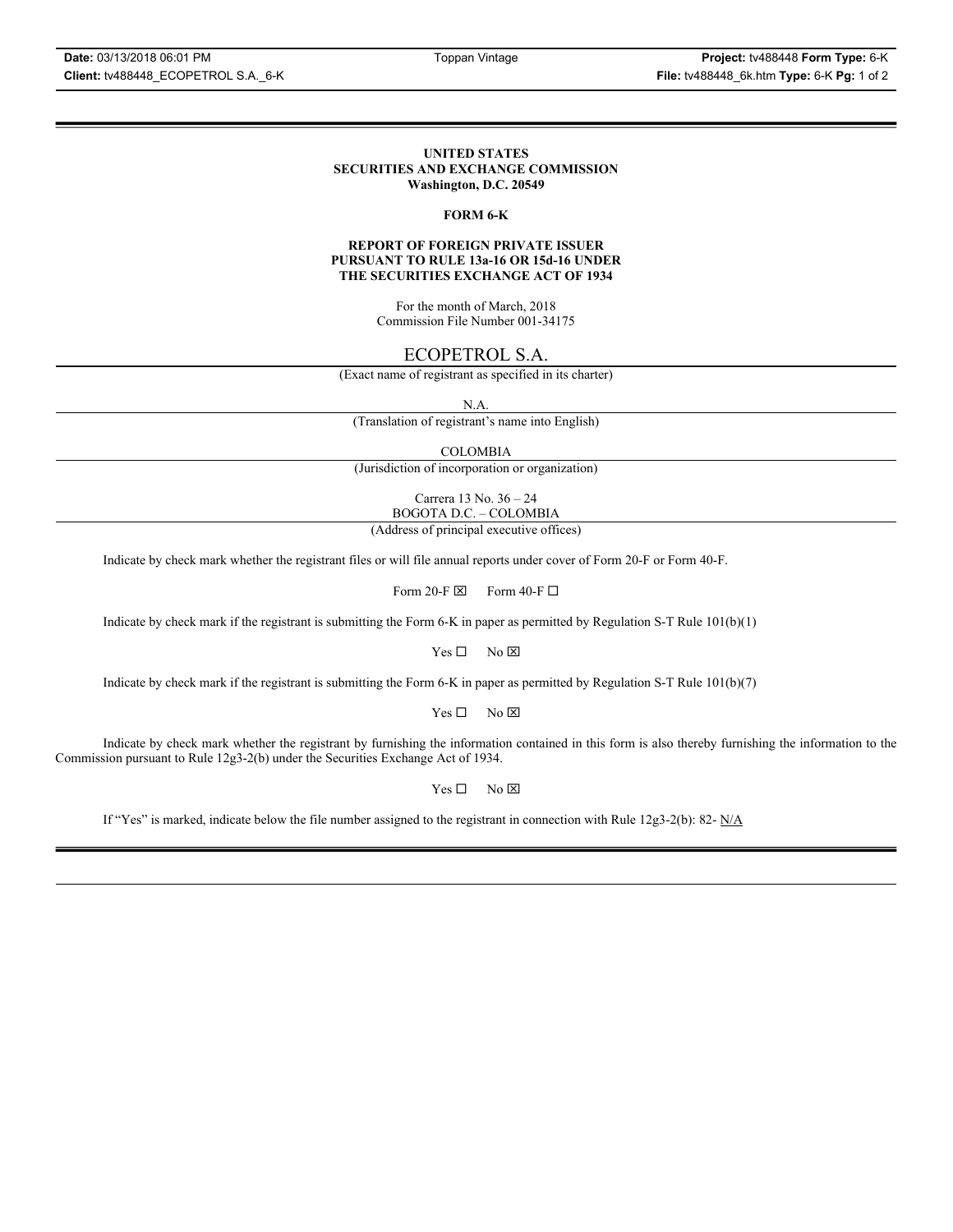## **SIGNATURES**

Pursuant to the requirements of the Securities Exchange Act of 1934, the registrant has duly caused this report to be signed on its behalf by the undersigned, thereunto duly authorized.

Ecopetrol S.A.

By: /s/ María Fernanda Suárez

Name: María Fernanda Suárez Title: Chief Financial Officer

Date: March 13, 2018